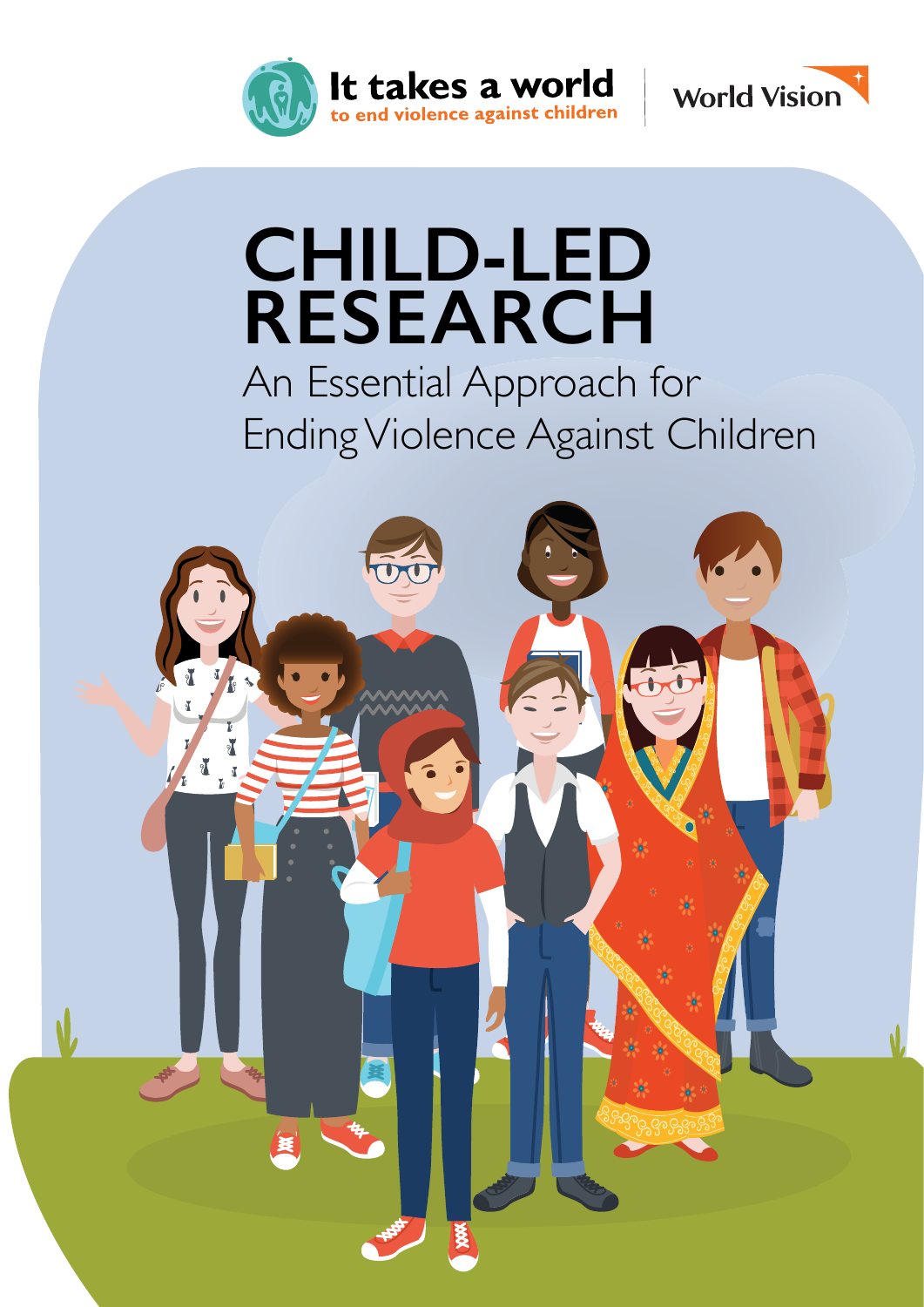# *What is CHILD-LED RESEARCH?*

Child-led Research is a participatory project that aims to engage with children and young people to conduct pieces of research on related issues that matter to them.

This methodology provides opportunities for children and young people to raise their voices and contribute their views and results of their research to the World Vision campaign to End Violence Against Children.

Child-led Research also provides children and young people with new avenues to influence decision-making by using their findings to put pressure on stakeholders and decision-makers on issues that are relevant to them. This model promotes a shift and change of focus as children and young people undertake their own research projects rather than being the subjects of the research.

Throughout this process, young researchers are able to collect specific data on any particular issue that they want to explore by using the basic research questions: what, why and how.

Experiences from the field have shown that this methodology is a feasible approach to bringing children and young people's views to the public debate in order to contribute to addressing the issues that they want to raise. <sup>I</sup> Young researchers have used this approach to identify violence used against children in multiple settings.

## *What are the main components of the project?*



The three main components are:

#### **Providing capacity building to young researchers.**

Participants learn about research, writing skills, children's rights, advocacy techniques and other tools and knowledge needed for social change.

#### **Ensuring enabling environments to conduct child-led research.**

Space and opportunities are created to support activities that enable young researchers to share their views on issues relevant to them. This includes preparation of community members, decision-makers and relevant stakeholders in order to ensure that young researchers have a supportive environment.

### SKILLS | SPACE | INFLUENCE

#### **Disseminating young researchers' findings to influence a change.**

Participants are equipped with tools to disseminate their findings, ideas and recommendations. This dissemination process uses an intergenerational approach to influence decision-making and impact policies, practice and attitudes.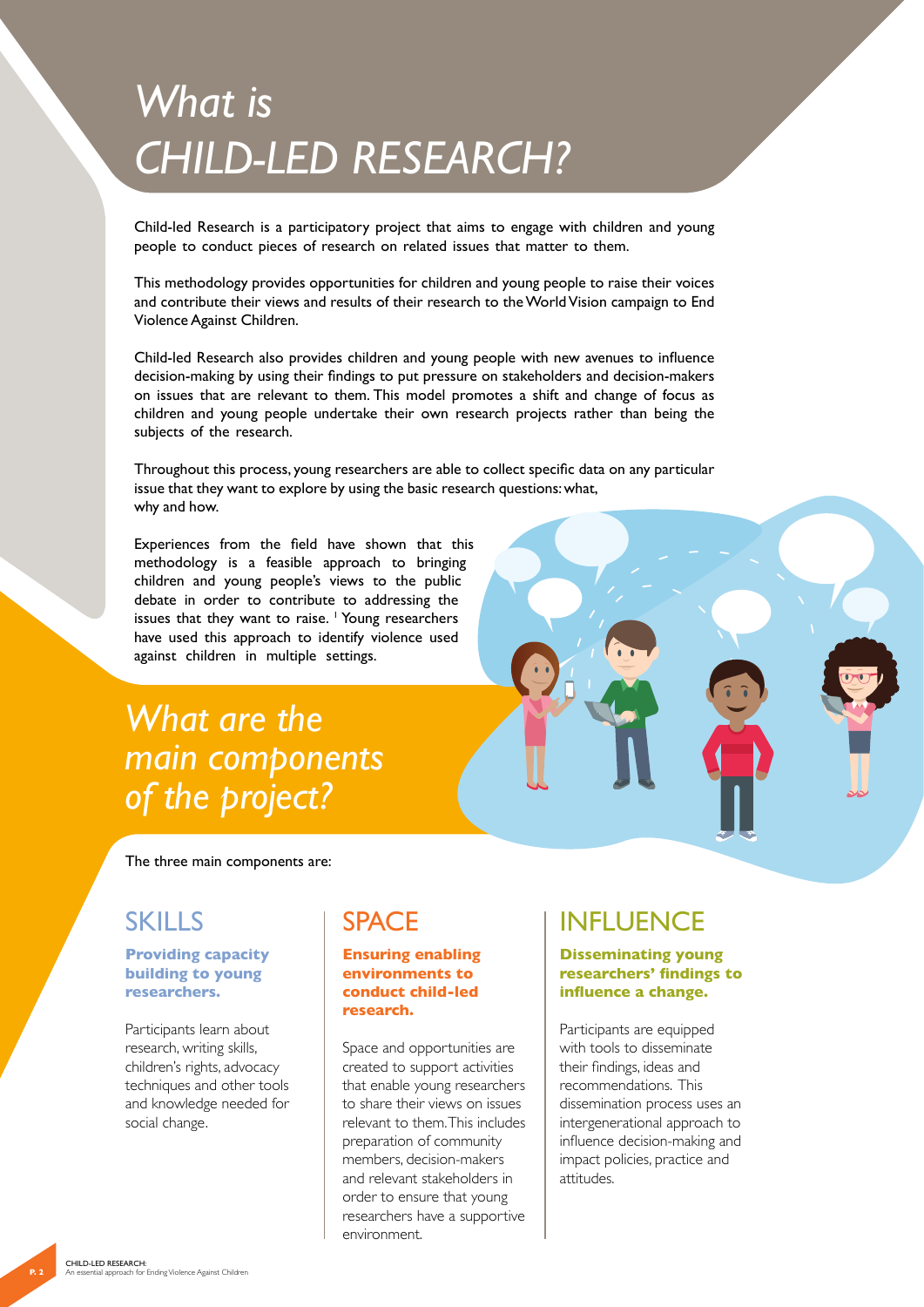# *What are thebenefits of this approach?*

Engaging children and young people in research opens up new pathways to explore how research can go beyond knowledge creation to actually producing change in the lives of children and young people.<sup>2</sup>

This approach helps connect the young researchers experience in their lives with key stakeholders, policy-makers and others who can use their findings and recommendations to make a focused and specific change. Young researches' own perspectives are essential to understand their lives from their unique viewpoints, especially around Violence Against Children, which is one of the key concerns for children and young people.<sup>3</sup>

This approach provides young researchers with new ways to influence decision-making processes on Violence Against Children that goes beyond their own groups. This is possible because they collectively draw up their demands and proposals based on group consensus and representability.4

This approach also provides numerous personal benefits, such as enhanced self-esteem and confidence, literacy skills, new interests in recognising various opinions and the sense of giving something back.<sup>5</sup>



*How does the project contribute to the World Vision campaign to End Violence Against Children?*

A growing body of evidence shows that childled research provides promising avenues to engage children and young people in police and practice efforts by creating a change for a better life for them,<sup>6</sup> especially around violence issues.

Child-led research will contribute directly to the World Vision campaign to End Violence Against Children's first external impact objective that seeks to "ignite movements for, with and by children to catalyse global changes in attitudes, raise awareness and drive empowered and effective action to end violence against children."

Child-led research is an empowering approach to engage children and young people as active participants in campaigning, while recognising them as competent social actors who can make decisions in their lives and can be active players of their own protection.

Through the research process, young researchers have the space and opportunities to explore issues that are relevant to them and enable them to provide recommendations for action to World Vision and a broad range of stakeholders. Studies have proven that one of the reasons why children and young people engage in research is because they want to have some level of influence to shape practice and  $\text{policy},^7$  and violence against children is one of their critical priorities in seeking justice.

- 
- 
- 
- 241–257<br>
4. Shier, H. and Hernandez, M. (2014) How Children and Young People Influence<br>
Policy-Makers: Lessons from Nicaragua, Children & Society, 28, pp. 1–14.<br>
5. Skelton, T. (2008) Research with children and young peopl
- 7. Tisdall, E.K.M, Davis, J.M. and Gallagher, M. (2009) Research with Children and Young People: Research design, methods and analysis, London: Sage.

<sup>1.</sup> Kellett, M. (2005) Children as active researchers: a new research paradigm for the<br>21 st century? UK: ESRC.<br>22 Ferning. J. (2011) Young Peopless Involvement in Research: Still a Long Way to Go?<br>23. Alderson P (2000) Chi